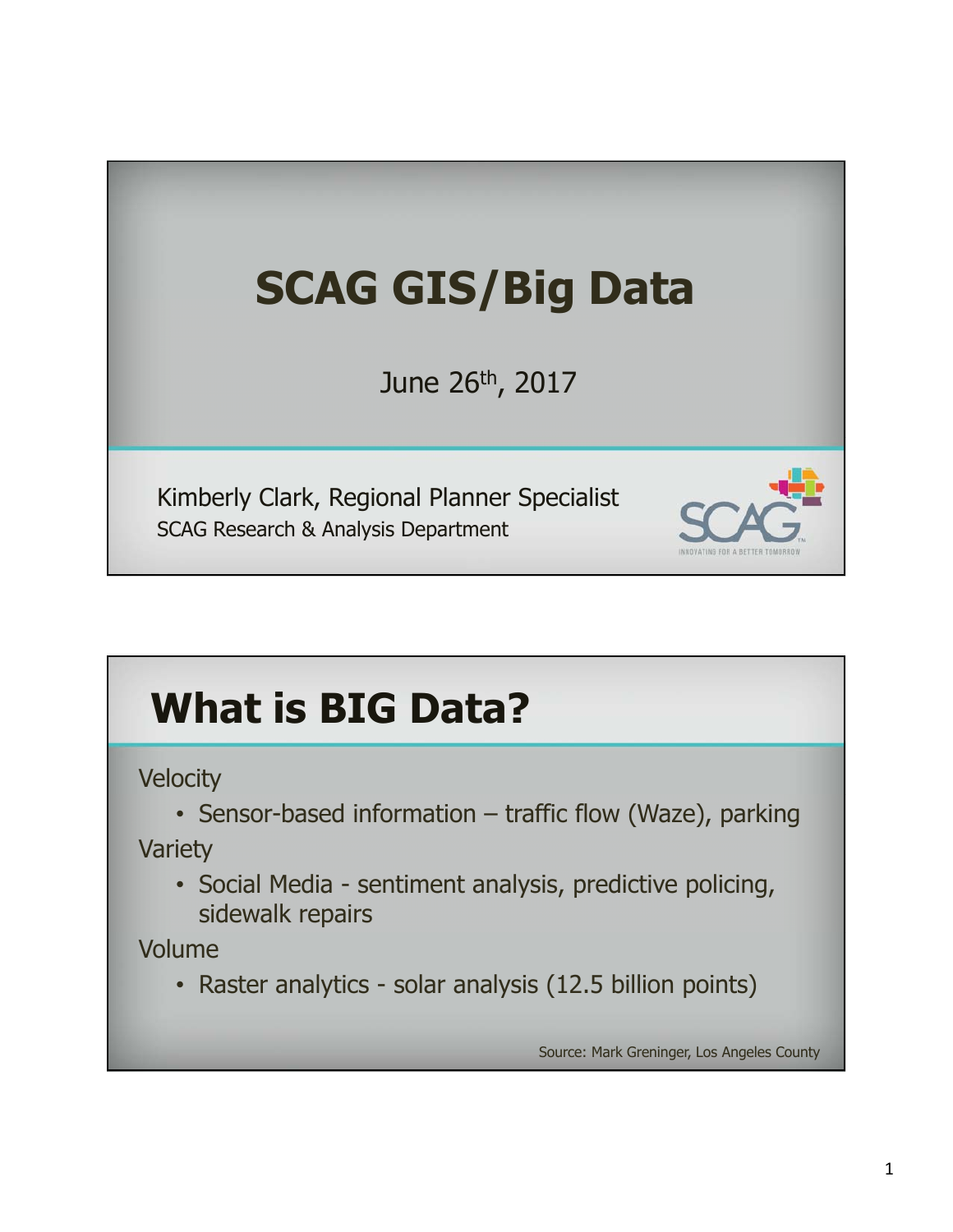

# **Open Data Defined**

"Open data is the idea that some data should be freely available to everyone to use and republish as they wish, without restrictions from copyright, patents or other mechanisms of control."-Wikipedia

- Government agencies generally open the most requested existing data sets to the public first
	- This saves time because the data source is:
		- Researched thoroughly once
		- Redacted for privacy and security
		- Attorney approval is granted in advance of CPRA requests

Source: Lea Deesing, City of Riverside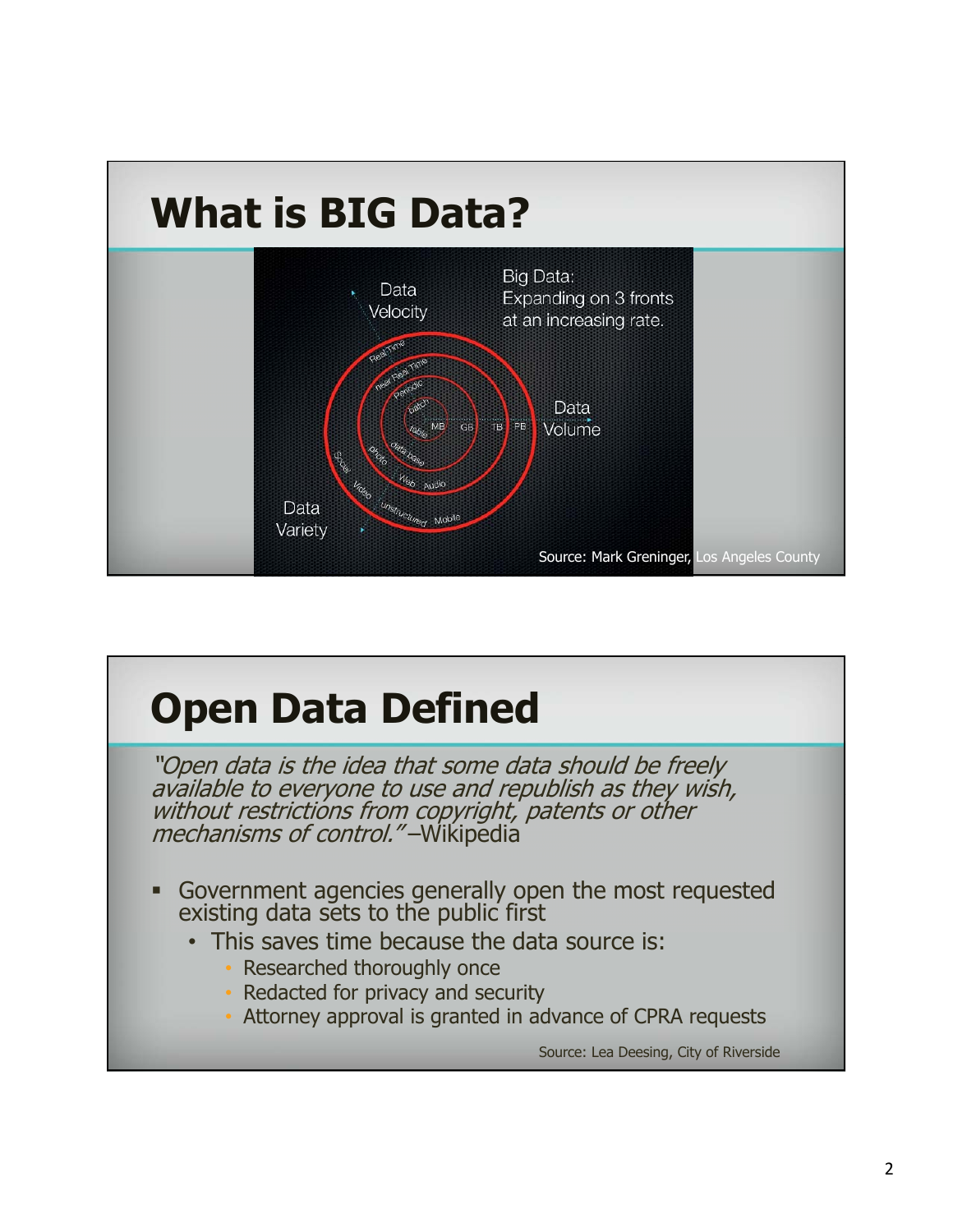# **Open, Reusable Data**

| <b>IVERSIDE</b> | <b>GOVERNMENT ONLINE SERVICES</b><br><b>RESIDENTS</b><br><b>VISITOR</b>                                                                                                                             | City of Riverside Data Portal<br>Datasats / Fire Responses                 |                                                                   |                                    | <b>E</b> Datasets Linger  |
|-----------------|-----------------------------------------------------------------------------------------------------------------------------------------------------------------------------------------------------|----------------------------------------------------------------------------|-------------------------------------------------------------------|------------------------------------|---------------------------|
|                 | <b>Permit Activity Reports</b><br>Shared by webmaster@riversideca.gov. Last updated<br>Residential and Commercial Building Permit Activity Ru                                                       | <b>Fire Responses</b><br>Created 05/03/2012, Updated 01/21/2014 5:23:25 PM | Real-time Feed of Fire Department Responses (2010 - Present)      | JSON, XML, CSV, or<br>Web Service. | <b>O</b> Export -         |
|                 | <b>Fire Responses</b>                                                                                                                                                                               | 1123415                                                                    | $5140 -$                                                          | Offset<br>Page filte               | <b>CONT</b><br>543<br>100 |
|                 |                                                                                                                                                                                                     | Address                                                                    |                                                                   | <b>Incident Date</b>               | <b>Incident Number</b>    |
|                 | Shared by webmaster@riversideca.gov. Last updated                                                                                                                                                   | <b>Mxx Ivanhoe Ave</b>                                                     | Response Type<br>EMS call, excluding vehicle accident with irqury | 2014-01-21 17:14:31                | 1401822                   |
|                 | Real-time Feed of Fire Department Responses (2010 -                                                                                                                                                 | 2Bick Hulen PI                                                             | EMS call, excluding vehicle accident with injury                  | 2014-01-21 17:12:30                | 1401821                   |
|                 | 311 Calls for Service - Top Request Typ<br>Shared by webmaster@riversideca.gov. Last updated<br>Displays 311 Call Top Request Types (excludes Graffiti,<br>Enforcement, and Trash) (2010 - Present) | <b><i>Black Palm Ct.</i></b>                                               | EMS call, excluding vehicle accident with injury                  | 2014-01-21 17:10:54                | 1401820                   |
|                 |                                                                                                                                                                                                     | 46xx Artington Ave                                                         | EMS call, excluding vehicle accident with injury                  | 2014-01-21 17:00:49                | 1401819                   |
|                 |                                                                                                                                                                                                     | Wb 91 Eq Magnolia                                                          | Direct tie to FD, malicious/talse alarm                           | 2014-01-21 16:57:06                | 1401818                   |
|                 |                                                                                                                                                                                                     | Wb 91 Ep Mckiniey                                                          | Assist police or other governmental agency                        | 2014-01-21 16:55:41                | 1401817                   |
|                 |                                                                                                                                                                                                     | 76xx Magnolia Ave                                                          | EMS call, excluding vehicle accident with Injury                  | 2014-01-21 16:49:11                | 1401816                   |
|                 |                                                                                                                                                                                                     | No 215 No Blaine                                                           | Vahicle accident with injuries                                    | 2014-01-21 16:44:47                | 1401815                   |
|                 | <b>Crime Reports</b>                                                                                                                                                                                | California Av&Shelby DR                                                    | EMS call, excluding vehicle accident with injury                  | 2014-01-21 16:33:45                | 1401814                   |
|                 |                                                                                                                                                                                                     | 99xx Magnolia Ave.                                                         | EMS call, excluding vehicle accident with injury                  | 2014-01-21 16:26:04                | 1401813                   |
|                 | Shared by rpdcrimeloader. Last updated on 06/07/201                                                                                                                                                 | <b>BOxx Mitchell Ave</b>                                                   | EMS call, excluding vehicle accident with injury                  | 2014-01-21 10:05:25                | 1401012                   |
|                 | All Crimes Reported (Last 5 Years to Date)                                                                                                                                                          | $27xx$ 6th                                                                 | Outside rubbrah, trash or waste fire                              | 2014-01-21 15:44:13                | 1401811                   |
|                 |                                                                                                                                                                                                     | Magnolis Ave                                                               | Forest, woods or wistand fire                                     | 2014-01-21 15:21:27                | 1401010                   |
|                 | My Neighborhood Map Data<br>Shared by webmaster@riversideca.gov. Last updated<br>This data powers an interactive map to find specific cit<br>City of Riverside.                                     | 16xx Man                                                                   | EMS call, excluding vehicle accident with injury                  | 2014-01-21 15:10:59                | 1401809                   |
|                 |                                                                                                                                                                                                     | <b>Main</b>                                                                | EMS call, excluding vehicle accident with injury                  | 2014-01-21 15:07:46                | 1401808                   |
|                 |                                                                                                                                                                                                     | xx Round Table Dr                                                          | EMS call, excluding vehicle accident with injury                  | 2014-01-21 14:50:42                | 1401807                   |
|                 |                                                                                                                                                                                                     | <b>BOxx Hope Ave</b>                                                       | Assist police or other governmental agency                        | 2014-01-21-14:41:05                | 1401806                   |
|                 |                                                                                                                                                                                                     | Wb 91 Wo 14th                                                              | Vehicle accident with injuries                                    | 2014-01-21 14:25:44                | 1401805                   |
|                 |                                                                                                                                                                                                     | 33xx Mono Dr                                                               | Assist police or other governmental agency                        | 2014-01-21 14:24:46                | 1401804                   |

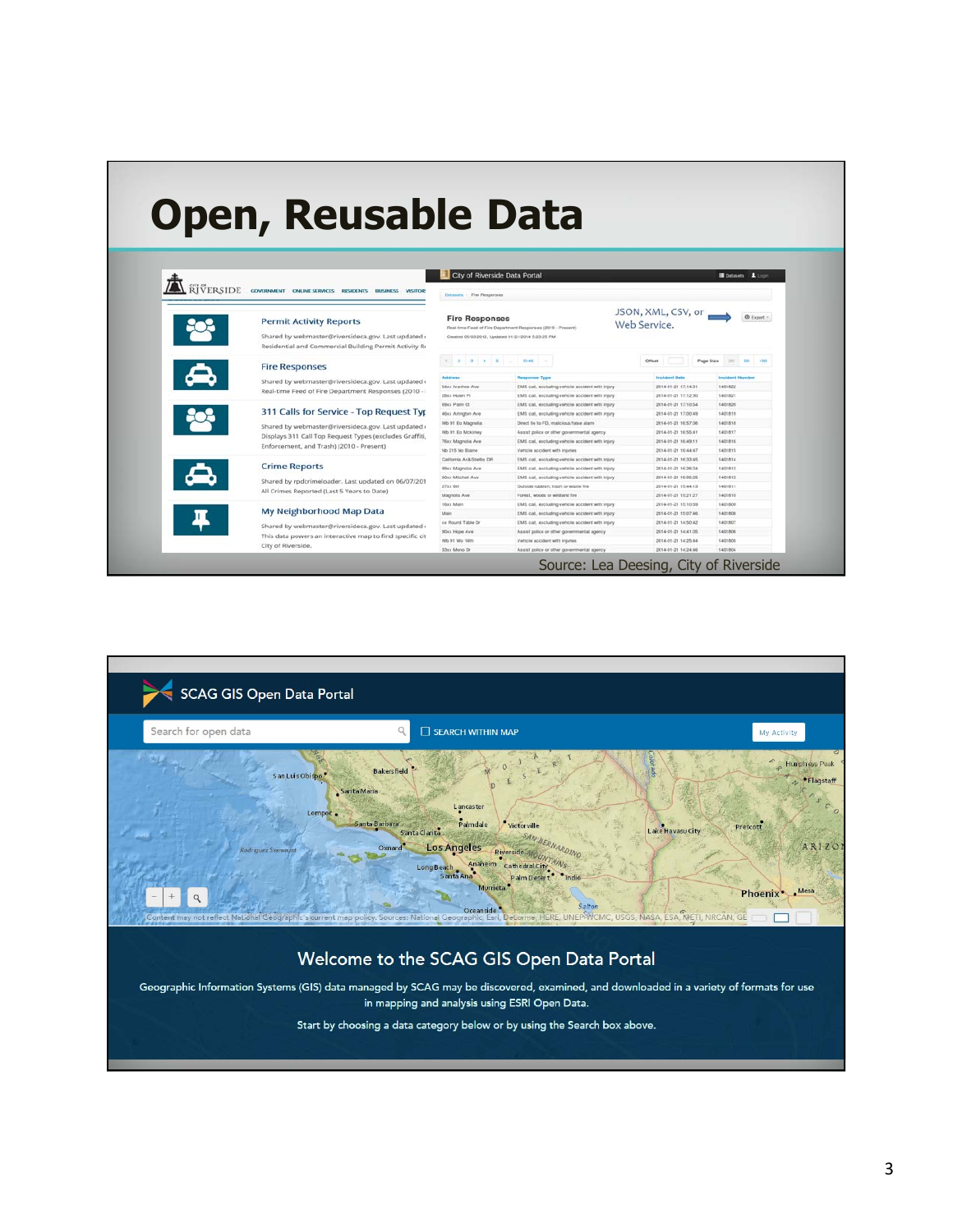#### **Examples of Analytics and Maturity Level**

**Prescriptive– What should we do?** How should we allocate staff? Which project should we do first?

**Predictive – What Might Happen?** Is this a trend, or is it an anomaly? Can we extrapolate to make predictions for other routes?

**Descriptive with context? – Why Did it Happen?** Why do so many residents lack health insurance? Why did traffic spike on this route?

#### **Descriptive – What Happened?**

How many residents lack health insurance? What is the busiest route?



Source: Scott Larson, Microsoft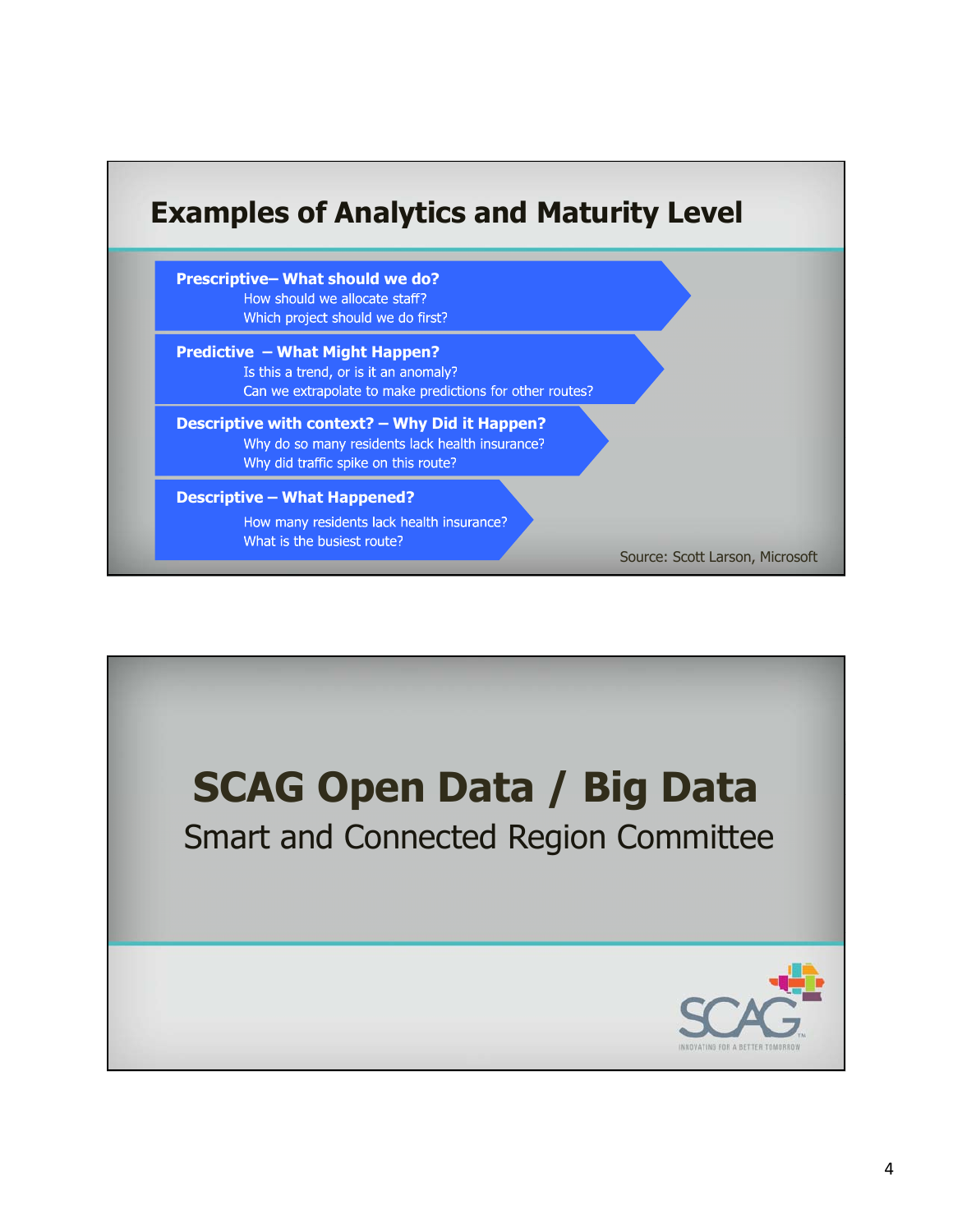#### **Committee Goals**

- Review SCAG's current data initiatives and tools within the context of big and open data
- Determine an appropriate role for SCAG in addressing the challenges and opportunities that big data, open data, and new technologies provide
- Develop strategic recommendations for the agency that can add value and hasten the adoption of innovative policies and programs across the region

#### **Committee Goals**

- **Expected Deliverable: Regional Smart Cities Framework** 
	- A report to be adopted by the Regional Council to provide direction to SCAG
		- Policy framework for big data, open data, and smart cities
		- Overview of the topics addressed by the committee, including challenges and opportunities
		- Strategic priorities, including identified short term projects and long term initiatives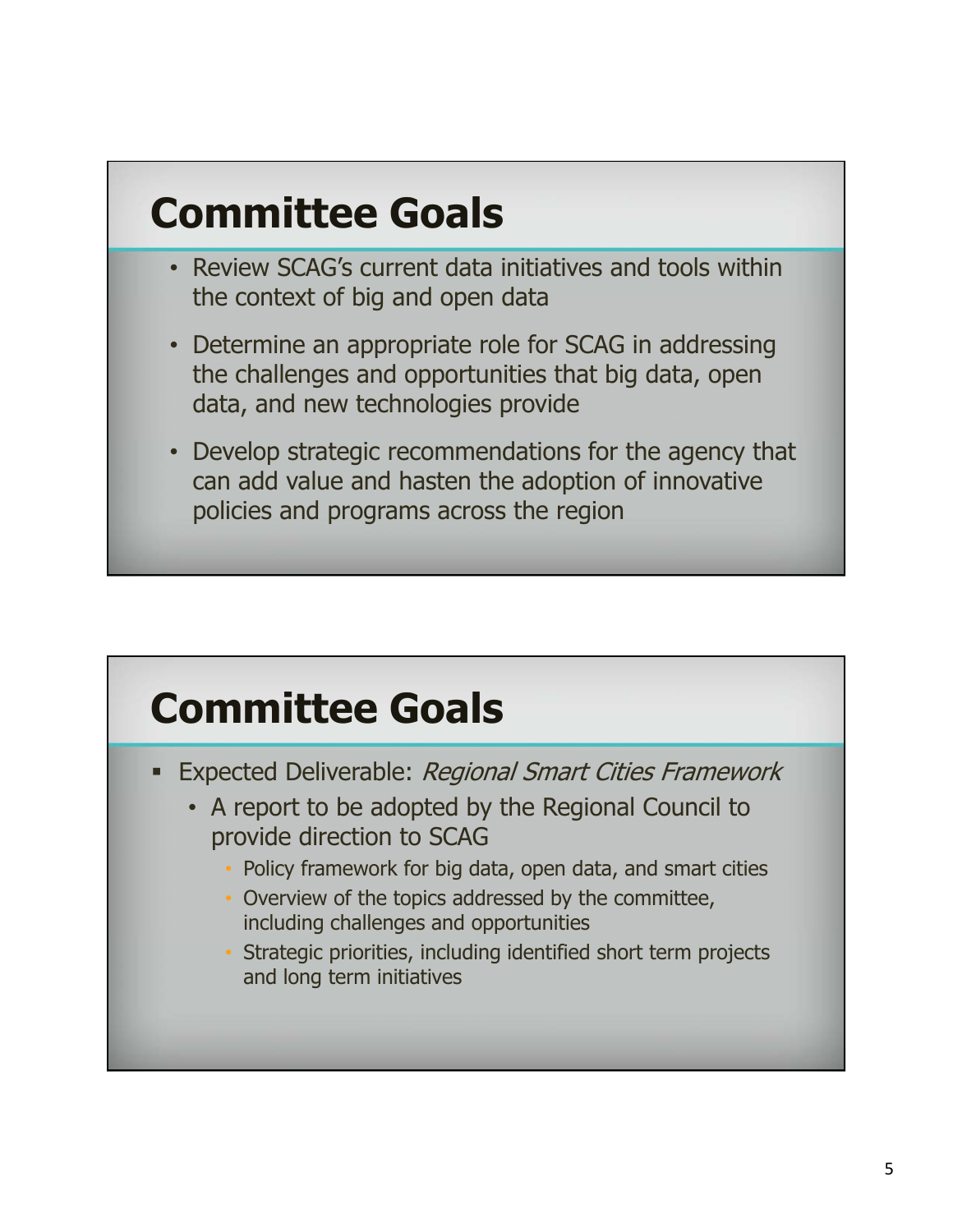

# **Survey Audience + Objectives**

- **Identify current data needs and** opportunities from local jurisdictions
- Foster initiatives that support datadriven decision making in regional and local planning
- Meet data related opportunities and challenges of the next decade

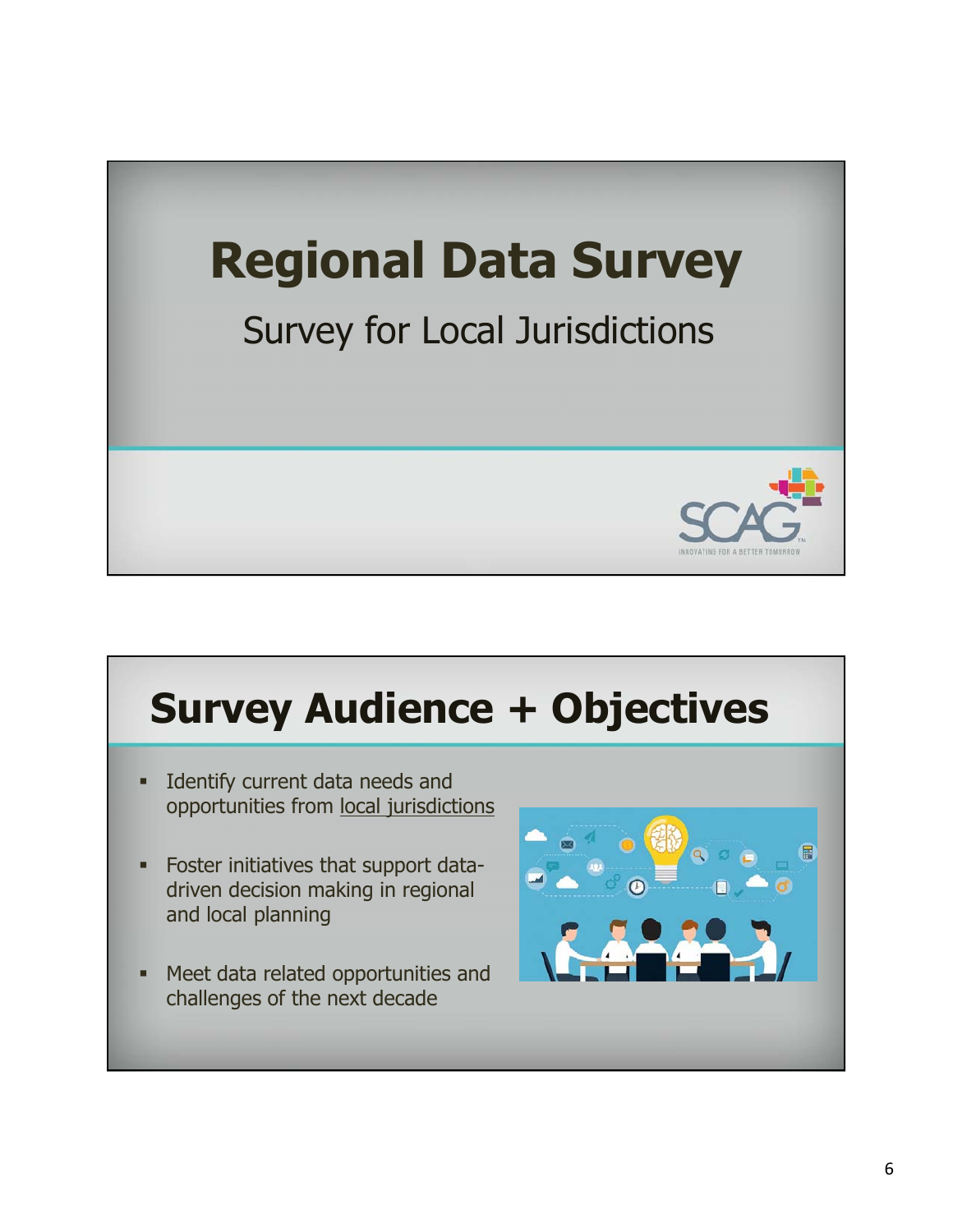#### **Survey Content**

- Data Needs:
	- In what areas of local policymaking, do you have the greatest challenge in securing local or regional data to make informed decisions?
	- In what areas of local policymaking do you have sufficient amounts of data to make informed decisions?
	- What types of data could SCAG provide that would be most beneficial to you?
- Analytics Capabilities:
	- On a scale of 1-10, how much capacity does your agency have to capture and use data to inform decision-making?
	- Does your agency have a GIS department or other avenue for mapping data to better understand local policy issues?



# **Survey Content (Continued)**

- Data Resources:
	- What data do you collect and report that might be helpful in understanding larger regional trends in housing, transportation, land-use, environment, etc.?
- SCAG's Role + Future Opportunities:
	- What role should SCAG play in the realm of big/open data and smart cities?
	- How often do you use SCAG data sources for your day-to-day work?
	- How could SCAG best promote existing data sets?
	- Are you aware of other regional data collaboratives or partnerships that SCAG should engage through this effort?



INNOVATING FOR A BETTER TOMORRD!